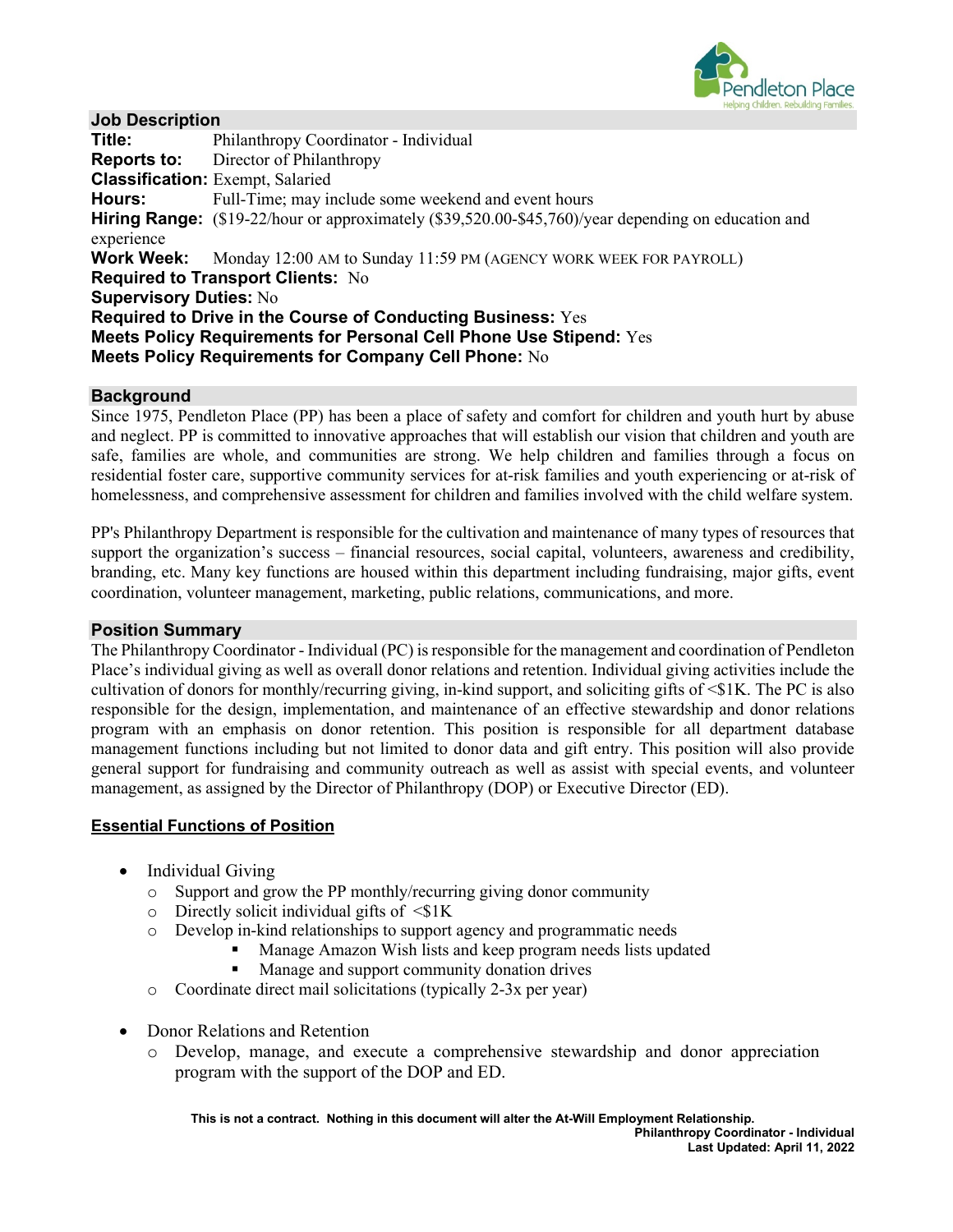- Create and directly process all donor acknowledgement letters and oversee all other appreciation efforts
- Coordinate and collaborate with all PP programs to ensure a quality and exceptional donor experience
- **Maintain and update stewardship policies and guidelines**
- o Serve as the primary contact for all PP communications received via our Outreach email and the PP website contact form and develop and cultivate positive relationships with all stakeholders.
- Data Management
	- o Serve as point person for all donor database functions
		- Prepare queries and reports
		- Review and analyze data
		- Collaborate with DOP and Director of Finance on monthly financials and reconciliations
		- Support and promote opportunities for data and/or gift process improvement
	- o Ensure the quality of the donor database
		- Perform accurate and timely entry of financial and in-kind gifts in the database system
		- Update and maintain all contact records (phone calls, emails, etc.) with donors, volunteers, corporate leaders, and key community members
		- Assist with performance and quality improvement (PQI) efforts including monthly dashboard reports
- General Resource Development Support
	- o Provide as needed support for all public relations efforts including but not limited to print materials, social media, newsletters, and website updates.
	- o General fundraising support including attendance at events as assigned by the DOP or ED.
	- Support community outreach activities through tours or speaking engagements
	- o Actively participate on staff committees and in staff meetings as necessary and appropriate
	- o Assist the DOP and ED in other fundraising programs and support tasks as necessary

# **Qualifications**

Minimum Qualifications

- Graduation from a 4-year college or university; a 2-year degree with a minimum of 5 years related work experience may substitute
- Excellent communication and interpersonal skills; strong verbal and written skills
- Excellent organizational skills, including the ability to prioritize and multi-task
- Intermediate knowledge of Excel and other computer applications and strong attention to detail
- Must be able to travel within designated area
- Must be able to occasionally attend after-hours presentations and/or work on weekends
- Ability to work cooperatively and communicate effectively with team members
- Possess valid South Carolina driver's license
- Satisfactory criminal history check, driving record, fingerprint, and background check including the Child Abuse and Neglect Central Registry, Sex Offenders Registry, and Motor Vehicle Department

# Desirable Qualifications

- Evidence of successful individual giving and stewardship efforts
- Prior experience with data management and CRM systems
- Experience in the nonprofit sector
- Familiarity with child welfare/youth services/human service programs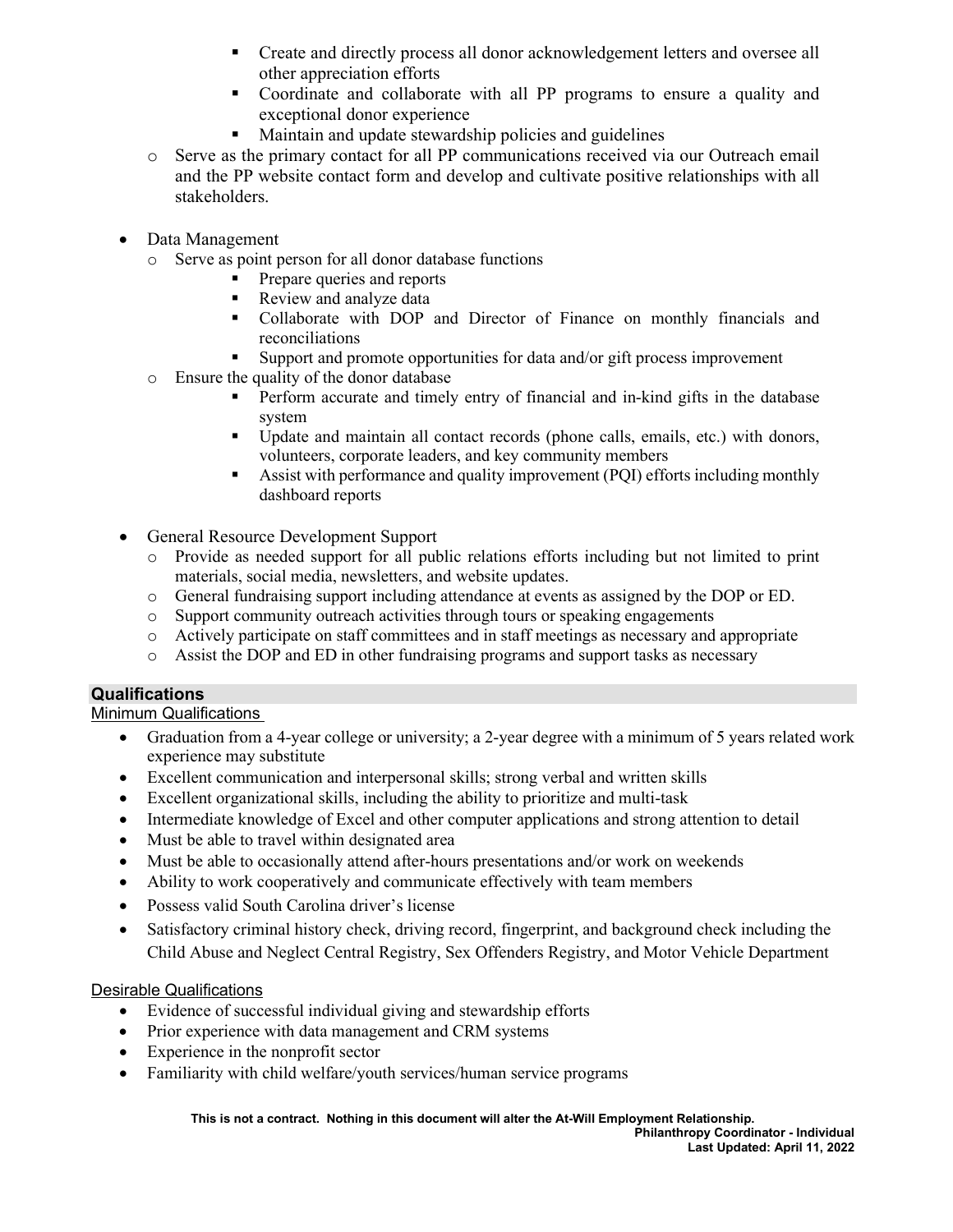| <b>Physical Demands</b>                 |                                                                                  |                                                                                        |                                                                   |                             |                    |
|-----------------------------------------|----------------------------------------------------------------------------------|----------------------------------------------------------------------------------------|-------------------------------------------------------------------|-----------------------------|--------------------|
| Stand                                   |                                                                                  | Constantly                                                                             | Frequently<br>$\boxtimes$                                         | Occasionally                | N/A                |
| Walk                                    |                                                                                  | Constantly                                                                             | $\boxtimes$<br>Frequently                                         | Occasionally                | N/A                |
| Sit                                     |                                                                                  | Constantly                                                                             | $\boxtimes$<br>Frequently                                         | Occasionally                | N/A                |
| Handling                                |                                                                                  | Constantly                                                                             | $\boxtimes$<br>Frequently                                         | Occasionally                | N/A                |
| <b>Reach Outward</b>                    |                                                                                  | Constantly                                                                             | $\boxtimes$<br>Frequently                                         | Occasionally                | N/A                |
| <b>Reach Above Shoulder</b>             |                                                                                  | Constantly                                                                             | Frequently                                                        | $\boxtimes$<br>Occasionally | N/A                |
| Climb                                   |                                                                                  | Constantly                                                                             | Frequently                                                        | $\boxtimes$<br>Occasionally | N/A                |
| Crawl                                   |                                                                                  | Constantly                                                                             | Frequently                                                        | $\boxtimes$<br>Occasionally | N/A                |
| <b>Squat or Kneel</b>                   |                                                                                  | Constantly                                                                             | Frequently                                                        | $\boxtimes$<br>Occasionally | N/A                |
| <b>Bend</b>                             |                                                                                  | Constantly                                                                             | Frequently                                                        | $\boxtimes$<br>Occasionally | N/A                |
| <b>Lifting Requirements</b>             |                                                                                  |                                                                                        |                                                                   |                             |                    |
| 10 pounds or less                       |                                                                                  | Constantly                                                                             | Frequently<br>$\boxtimes$                                         | Occasionally                | N/A                |
| 11 to 20 pounds                         |                                                                                  | Constantly                                                                             | Frequently<br>$\boxtimes$                                         | Occasionally                | N/A                |
| 21 to 50 pounds                         |                                                                                  | Constantly                                                                             | Frequently                                                        | $\boxtimes$<br>Occasionally | N/A                |
| 51 to 100 pounds                        |                                                                                  | Constantly                                                                             | Frequently                                                        | Occasionally                | $\boxtimes$<br>N/A |
| > than 100 pounds                       |                                                                                  | Constantly                                                                             | Frequently                                                        | Occasionally                | $\boxtimes$<br>N/A |
| <b>Pushing and Pulling Requirements</b> |                                                                                  |                                                                                        |                                                                   |                             |                    |
| 12 pounds or less                       |                                                                                  | Constantly                                                                             | $\boxtimes$<br>Frequently                                         | Occasionally                | N/A                |
| 13 to 25 pounds                         |                                                                                  | Constantly                                                                             | $\boxtimes$<br>Frequently                                         | Occasionally                | N/A                |
| 26 to 40 pounds                         |                                                                                  | Constantly                                                                             | Frequently                                                        | $\boxtimes$<br>Occasionally | N/A                |
| 41 to 100 pounds                        |                                                                                  | Constantly                                                                             | Frequently                                                        | Occasionally                | N/A<br>$\boxtimes$ |
| > than 100 pounds                       |                                                                                  | Constantly                                                                             | Frequently                                                        | Occasionally                | N/A<br>⋉           |
| <b>Definitions</b>                      |                                                                                  |                                                                                        |                                                                   |                             |                    |
| N/A                                     | <b>Not</b><br>Activity is not applicable to this occupation<br><b>Applicable</b> |                                                                                        |                                                                   |                             |                    |
| O                                       | <b>Occasionally</b>                                                              | hrs/day)                                                                               | Occupation requires this activity up to 33% of the time (0 - 2.5+ |                             |                    |
| F                                       | <b>Frequently</b>                                                                | Occupation requires this activity from 33% - 66% of the time (2.5)<br>$-5.5+$ hrs/day) |                                                                   |                             |                    |
| <b>Constantly</b><br>C                  |                                                                                  | Occupation requires this activity more than 66% of the time (5.5+<br>hrs/day)          |                                                                   |                             |                    |

*The organization has reviewed this job description to ensure that essential functions and basic duties have been included. It is intended to provide guidelines for job expectations and the employee's ability to perform the position described. It is not intended to be construed as an exhaustive list of all functions, responsibilities, skills and abilities. Additional functions and requirements may be assigned by supervisors as deemed appropriate. This document does not represent an expressed or implied contract of employment nor does it alter your At-Will employment, and the organization reserves the right to change this job description and/or assign tasks for the employee to perform, as the organization may deem appropriate.*

# *Do not sign below unless a job offer has been made to you using this job description; signature not required for those making an application.*